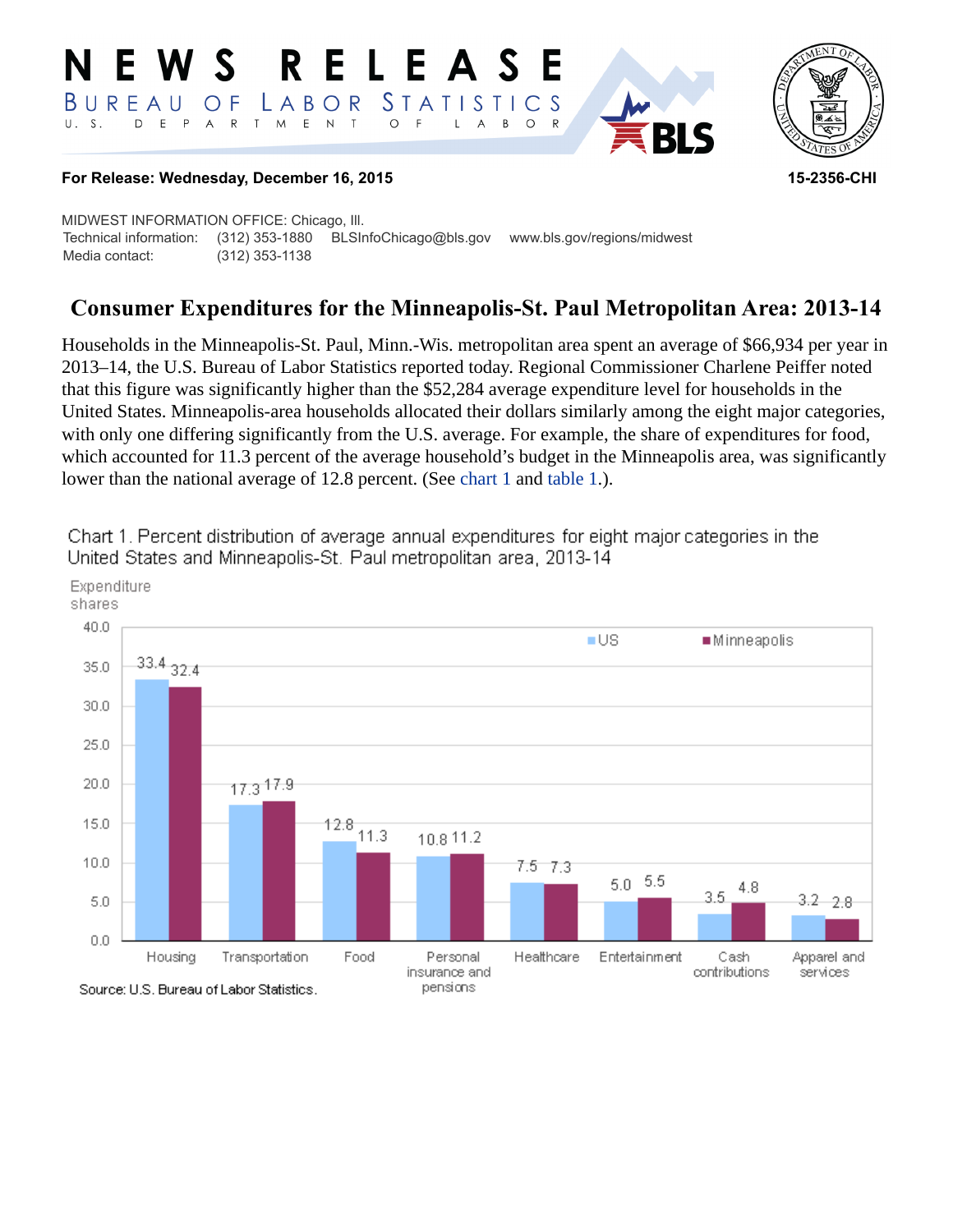## **Highlights of the Minneapolis area's 2013–14 spending patterns:**

- **Housing:** This was the largest expenditure category for Minneapolis-area households and averaged \$21,698. Housing accounted for 32.4 percent of the area's household budget, similar to the 33.4-percent U.S. average. (See [table 1.](#page-3-0)) Among 18 metropolitan areas nationwide for which data were available, Minneapolis was 1 of 8 areas to have a housing expenditure share not significantly different from the national average. Housing expenditure shares among the 18 areas ranged from 39.6 percent in New York to 30.2 percent in Detroit. (See [table 2](#page-4-0).)
- **Transportation:** A Minneapolis-area household spent 17.9 percent of its budget on transportation, not significantly different from the national average of 17.3 percent. Of the \$11,991 in annual transportation expenditures in Minneapolis, 95.0 percent was spent buying and maintaining private vehicles; this compared to the national average of 93.8 percent.
- **Food:** The portion of a Minneapolis household's budget spent on food, 11.3 percent, was significantly lower than the 12.8-percent U.S. average. Minneapolis-area households spent \$4,213, or 55.6 percent, of their food dollars on food prepared at home and \$3,371 (44.5 percent) on food prepared away from home. In comparison, the average U.S. household spent 59.5 percent of its food budget on food prepared at home and 40.5 percent on food prepared away from home.

## **Additional Information**

Data in this release are from the Consumer Expenditure Survey (CE), which the U.S. Census Bureau conducts for the U.S. Bureau of Labor Statistics. The data in this release were averaged over a 2-year period, 2013 and 2014.

A household in the CE survey is defined as a consumer unit which consists of members related by blood, marriage, adoption, or other legal arrangement; a single person living alone or sharing a household with others but who is financially independent; or two or more persons living together who share responsibility for at least 2 out of 3 major types of expenses – food, housing, and other expenses. The terms household or consumer unit are used interchangeably for convenience.

Differences in spending among metropolitan areas may reflect differences in the cost of living, but they also may reflect other causes. Spending differences may result from different consumer preferences or variations in demographic characteristics, such as household size, age, or income levels. However, expenditure shares, or the percentage of a household's budget spent on a particular category, can be used to compare spending patterns across areas. Sample sizes for the metropolitan areas are much smaller than for the nation, so the U.S. estimates and year-to-year changes are more reliable than those for the metropolitan areas. Users should also keep in mind that prices for many goods and services have changed since the survey was conducted.

A value that is statistically different from another does not necessarily mean that the difference has economic or practical significance. Statistical significance is concerned with our ability to make confident statements about a universe based on a sample. A large difference between two values may not be statistically significantly, while a small difference could be significant; both the sample size and the variation among the values in the sample affect the relative error of the estimates.

For additional technical and related information, see [www.bls.gov/opub/hom/pdf/homch16.pdf.](https://www.bls.gov/opub/hom/pdf/homch16.pdf) Data for the nation, the four geographic regions of the U.S., and 18 metropolitan areas nationwide are available at [www.bls.gov/cex/tables.htm.](https://www.bls.gov/cex/tables.htm) Metropolitan definitions used in the survey are available at [www.bls.gov/regions/](https://www.bls.gov/regions/ce_areadef.pdf) [ce\\_areadef.pdf](https://www.bls.gov/regions/ce_areadef.pdf) . The metropolitan area discussed in this release is Minneapolis-St. Paul, Minn.-Wis., which is comprised of Anoka, Benton, Carver, Chisago, Dakota, Hennepin, Isanti, Ramsey, Scott, Sherburne, Stearns,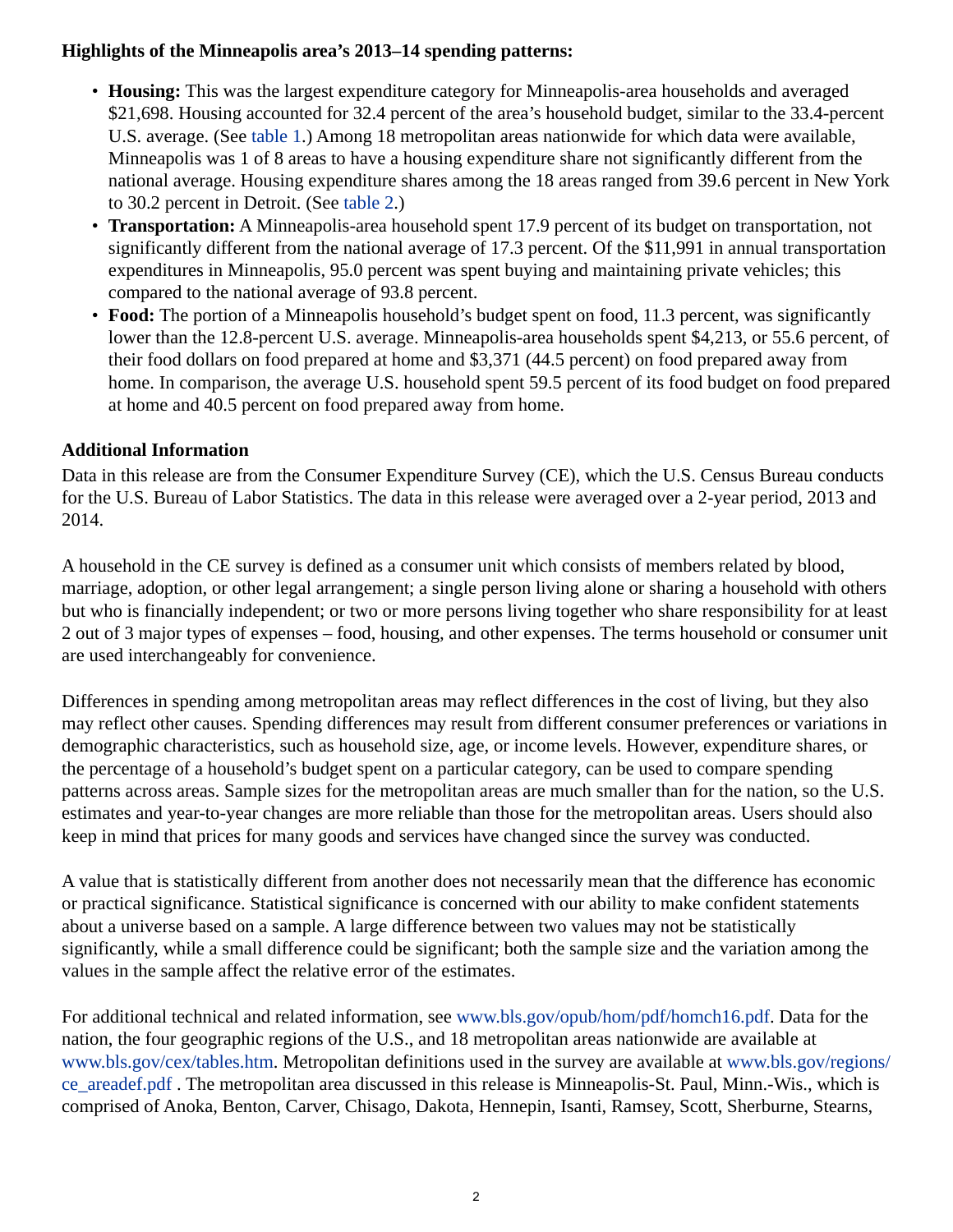Washington, and Wright Counties in Minnesota; and Pierce and St. Croix Counties in Wisconsin. Metropolitan area news releases for the Consumer Expenditure Survey are available at [www.bls.gov/regions/](https://www.bls.gov/regions/consumerspending.htm) [consumerspending.htm](https://www.bls.gov/regions/consumerspending.htm).

Information in this release will be made available to sensory impaired individuals upon request. Voice phone: 202-691-5200; Federal Relay Service: 800-877-8339.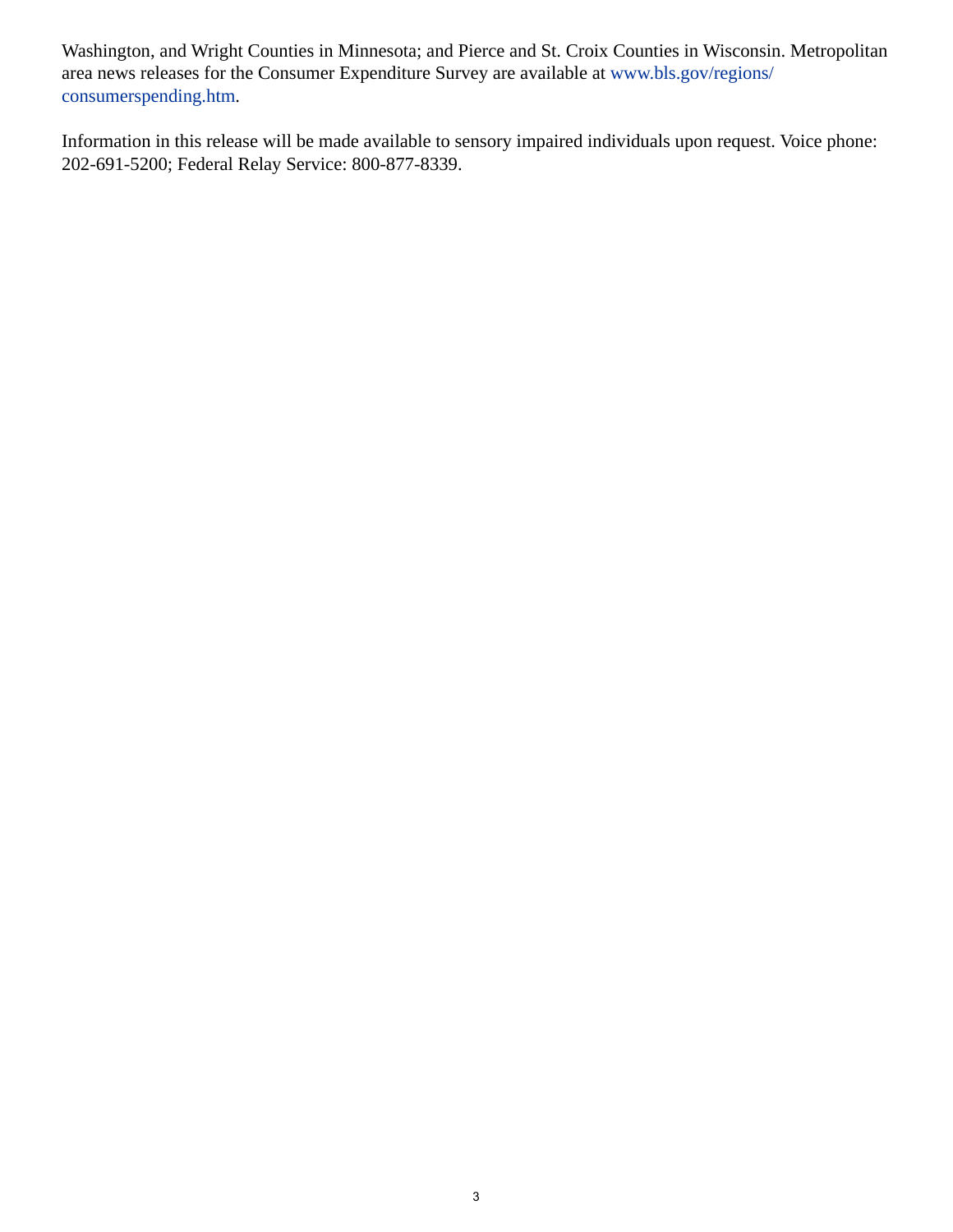### <span id="page-3-0"></span>Table 1. Average annual expenditures, characteristics, and percent distributions, United States and Minneapolis-St. Paul metropolitan area, 2013-14

| Category                              | United<br><b>States</b> | Minneapolis-<br>St. Paul |
|---------------------------------------|-------------------------|--------------------------|
| <b>Consumer unit characteristics:</b> |                         |                          |
|                                       | \$65,339                | \$93,299                 |
|                                       | 50.2                    | 48.2                     |
| Average number in consumer unit:      |                         |                          |
|                                       | 2.5                     | 2.5                      |
|                                       | 0.6                     | 0.6                      |
|                                       | 0.4                     | 0.3                      |
|                                       | 1.3                     | 1.5                      |
|                                       | 1.9                     | 2.3                      |
|                                       | 63                      | 69                       |
|                                       | \$52,284                | \$66,934*                |
|                                       | 100.0%                  | 100.0%                   |
|                                       | 12.8                    | $11.3*$                  |
|                                       | 0.9                     | 1.0                      |
|                                       | 33.4                    | 32.4                     |
|                                       | 3.2                     | 2.8                      |
|                                       | 17.3                    | 17.9                     |
|                                       | 7.5                     | 7.3                      |
|                                       | 5.0                     | 5.5                      |
|                                       | 1.2                     | 1.1                      |
|                                       | 0.2                     | 0.3                      |
|                                       | 2.3                     | 2.6                      |
|                                       | 0.6                     | $0.5*$                   |
|                                       | 1.3                     | 1.5                      |
|                                       | 3.5                     | 4.8                      |
|                                       | 10.8                    | 11.2                     |

Note: An asterisk (\*) represents a statistically significant difference from the U.S. average at the 95-percent confidence interval.